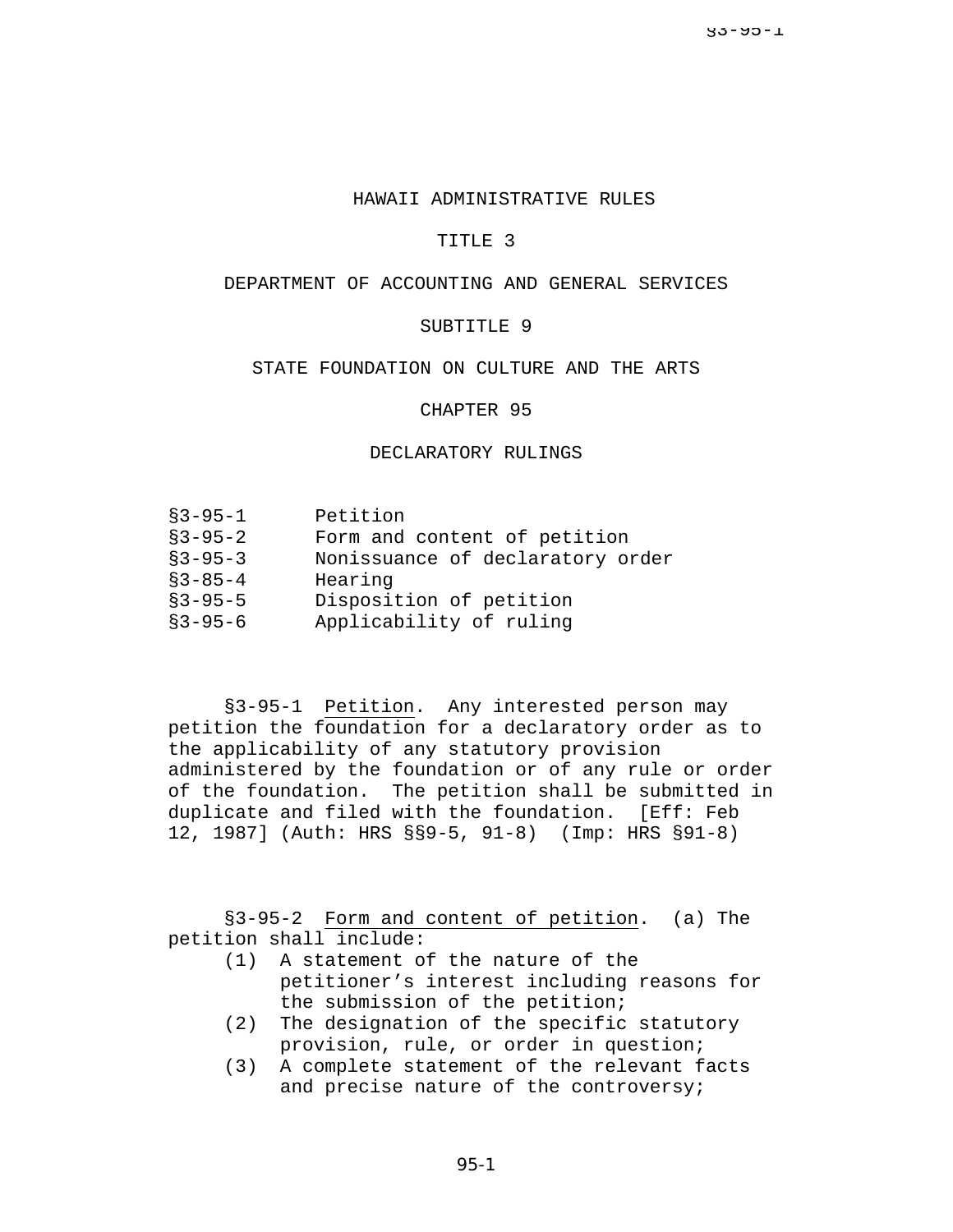- (4) A statement of the interpretation by the petitioners of the statutory provision, rule, or order;
- (5) A description of the reasons, including any legal authority of reference, in support of the interpretation by the petitioner;

§3-95-2

- (6) Any other information or facts relevant to the petition;
- (7) The name, address, and telephone number of the petitioner; and
- (8) The signature of the petitioner.

(b) Any petition which does not include all of the foregoing requirements may be rejected by the foundation. The date of receipt of the petition shall be noted on the petition. The petitioners shall be notified in writing of the rejection. [Eff: Feb 12, 1987] (Auth: HRS §§9-5, 9-8) (Imp: HRS §§9-5, 91-8)

§3-95-3 Nonissuance of declaratory order. The foundation, for good cause, may refuse to issue a declaratory order. Without limiting the generality of the foregoing, the foundation may so refuse where:

- (1) The request is speculative or purely hypothetical and is not based on an existing situation or one which may be reasonably expected to occur in the near future; or
- (2) The petitioner's interest is not of the kind which confers sufficient standing to maintain an action in a court of law; or
- (3) The issuance of the declaratory order may adversely affect the interest of the State, the foundation, or any officer or employee of the State or foundation in any litigation which is pending or may which may be reasonably expected to arise; or
- (4) The petition requests a ruling on a statutory provision not administered by the foundation or the matter is not otherwise within the foundation's jurisdiction. [Eff: Feb 12, 1987] (Auth: HRS §§9-5, 91-8) (Imp: HRS §§9-5, 91-8)